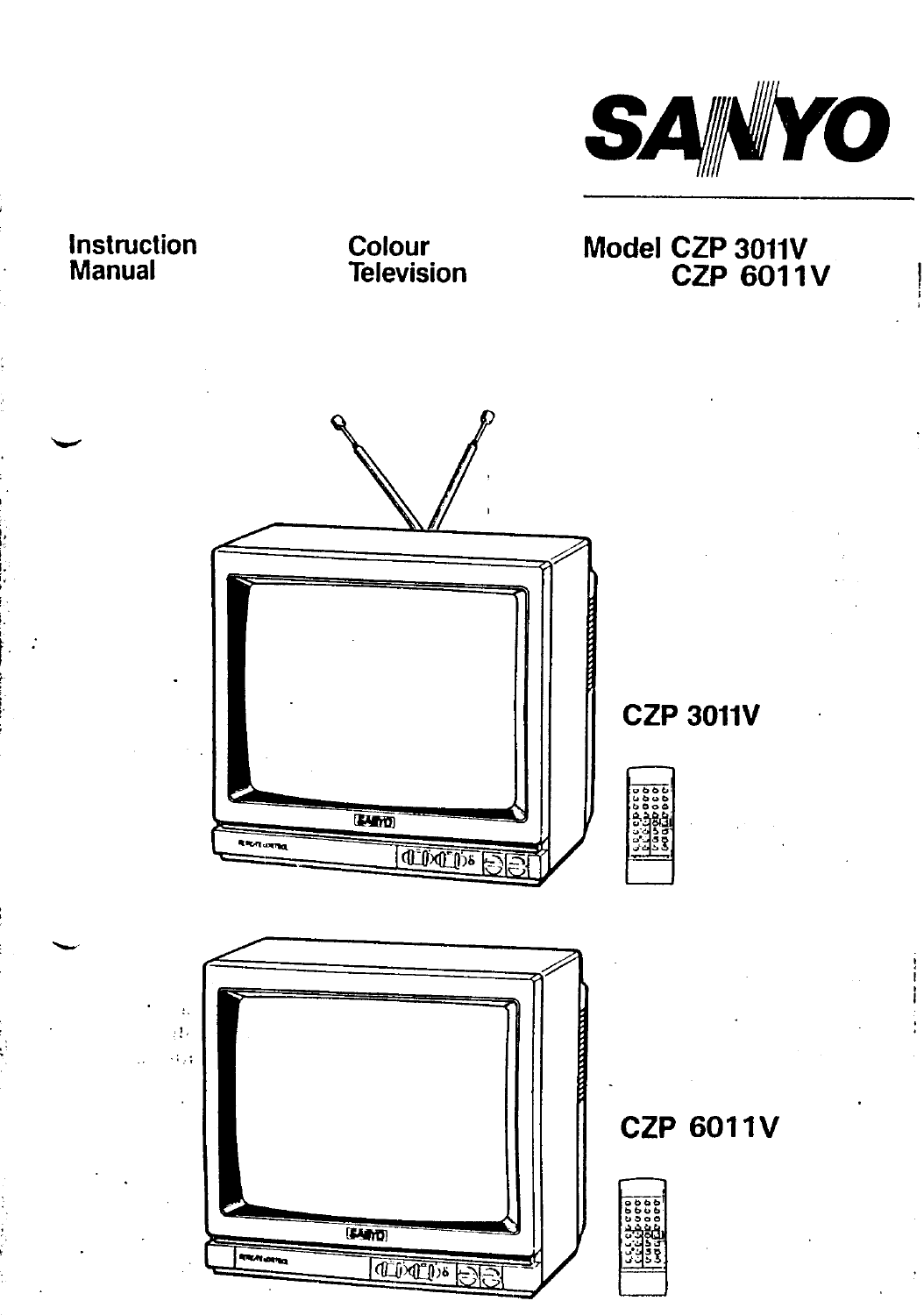

 $\sim$ 

**Castle St** 

 $\sim$   $\sim$ 

والعمالي

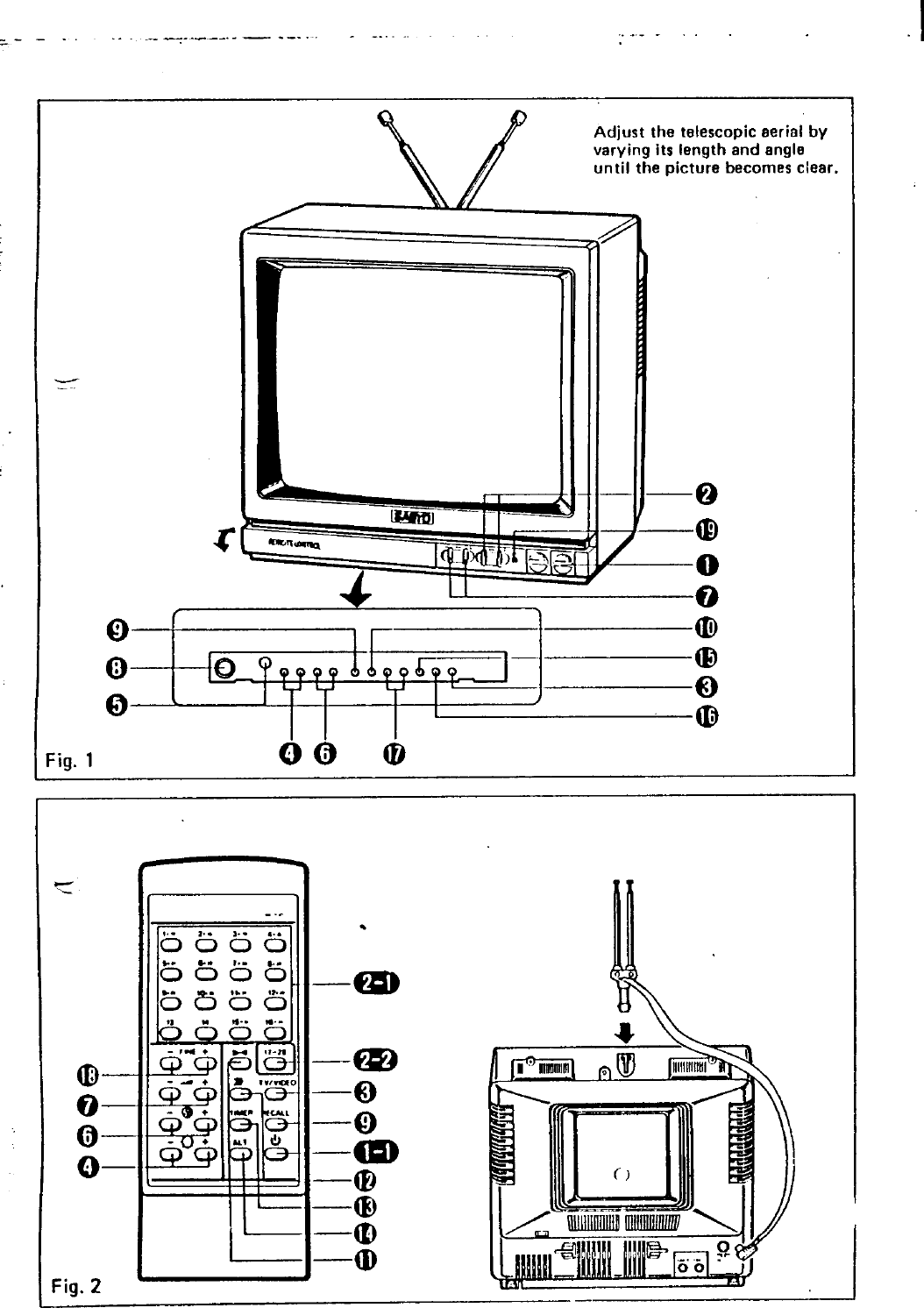## OPERATION

#### **Switching on/off**

**The set is switched on by pressing button 0,~.To switch off, press button again. Main ON/OFF switch of the TV set must be in the "ON" position before remote control operation. Point remote control transmitter towards the TV set.**

ار<br>ا}ال المال الساب <del>المال</del>ية.<br>ا}ال

.-

.:>

**NOTE: The standby indicator (Red indicator) @ will remain illuminated if the TV set is switched off with this button~. To cut off power to the TV set completely, switch it off by using the main ON/OFF switch on the set itself.**

#### **Programme selection**

**Press the right side (+) of the programme selector ~, and the TV set will step up tr** the next station, i.e; 1, 2, 3 . . . 28, 1, 2, 3 . . . Press the left side  $(-)$ , and the TV s. **will step down to the previous station. Press the required selector button**  $\overline{24}$  **"1**  $\overline{4}$ **28". The T.V. set will automatically set to the required programme. The position number is displayed on the screen.**

● **Programme-selection mode**

**For selection of programme 17 to 28, press the ~"17 – 28" button once ("- -" is displayed on screen) and press the corresponding button (17 -** 28).

**Press the "ALT (Alternate)" button @ and the T.V. set will alternately select the previous channel and the present channel. For example, now you are watching channel 4 but you watched channel 2 previously.**

**If you press the "ALT Key", channel 2 immediately appears then channel 4 is stored in the memory.**

#### **@ T.V./VlDEO SWITCH**

**{"**

**To watch television programmed leave this switch in the T.V. mode. When this switch is set to the VIDEO mode you can enjoy the playback from VCR or other source. "AV" is displayed on the screen. (Video indicator @ will illuminate).**

#### **b CONTROL SETTING**

**Adjust the BRIGHTNESS ~ (+, –) button and CONTRAST ~ control to the desire~= : levels.**

**Adjust the COLOUR ~ (+, –) button for proper colour intensity.**

**Press the VOLUME ~ (+, –) button to the desired sound.**

**"SOUND", "COLOR" or "8R IGHT" is displayed on screen.**

#### **~ EARPHONE OUTLET**

**Inserting the earphone (option) to the outlet provides personal listening, (or recording purpose with the appropriate lead. ) The TV set speaker is automatically switched off.**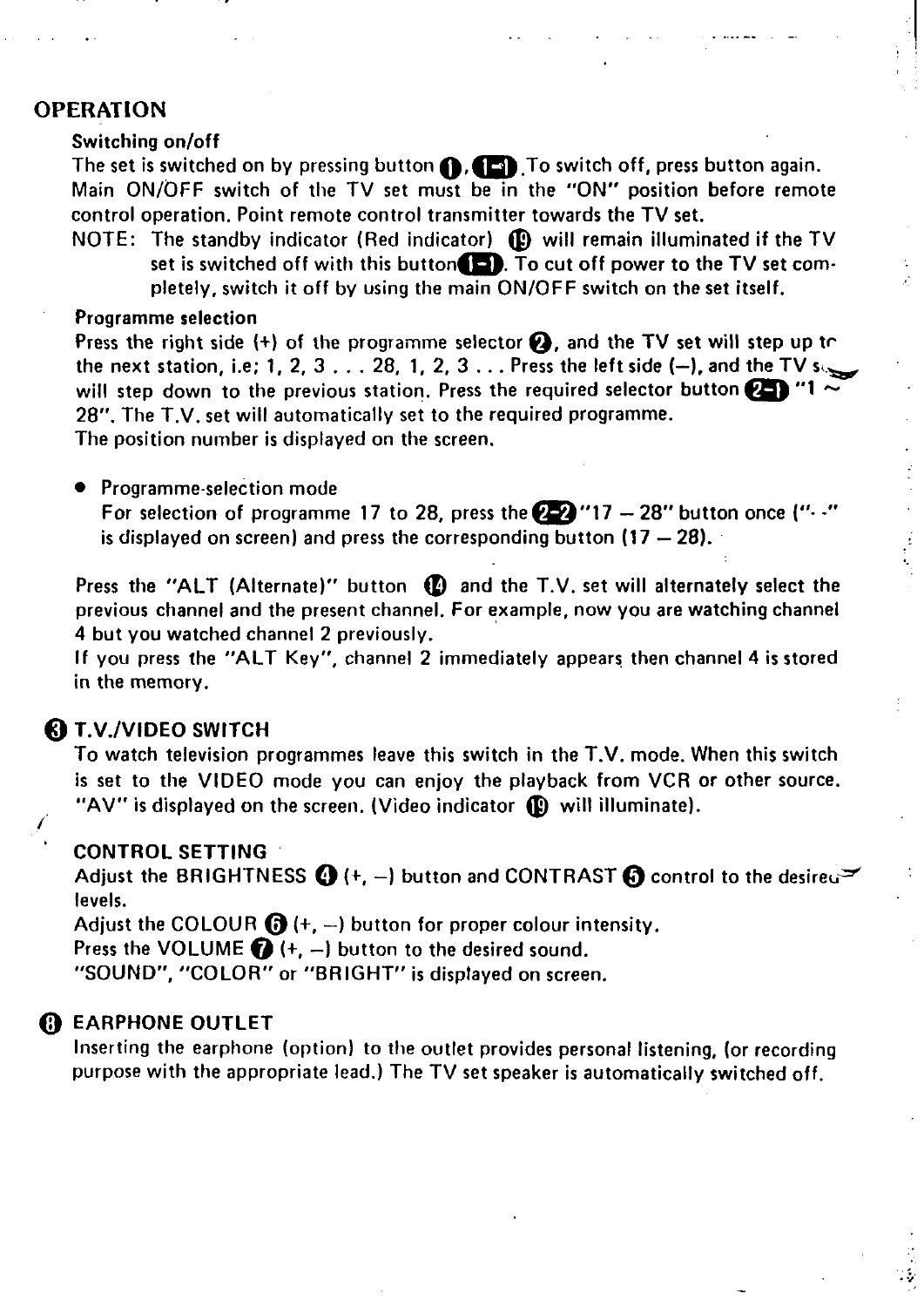**1Ile I'OSI1 ION in plesel]t selectiorl, tile remaining time in use of setting OFF timer are displayed on screen by RECALL KEY.**

## **MEMORY**

**Present analog control level (for sound, colour and bright) should be set into memory. "NORMAL" is displayed on screen.**

#### *D* NORMALIZATION

**Press this button, automatically sound, brightness andcolour are set at the optimum level.**

**"NORMAL" is displayed on screen.**

#### **Sound mute**

医巴西氏试验检尿 医多发性

医心脏 医阿拉伯氏征

**Should you wish to mute the sound (e.g. While talking on the telephone) Press this button once. To switch the sound back on, press it again.**

### **OFF TIMER**

**After a set time has elapsed, the power of the T.V. receiver is switched off automatically. Each time the key is pushed, the set time changes as follows:**

**Channel number display + 30 mimutes -+ 60 minutes ~ 90 minutes**

**With the off timer being set and the channel display reset, the remaining time is displayed by pushing the off timer key again. When the key is pushed again within three seconds after the key was first pushed in above manner, the time is set to an upper time which is most close to the remaining time.**

- **. The timer does not work when the TV set is in the tuning preset mode. The timer setting will be cancelled (if set) when the TV is set to the tuning preset mode.**
- **. The timer setting will be cancelled if the power is switched OFF.**

#### **ON-SCREEN DISPLAY: EXAMPLE**

**~.~**

1. **PROG. POSITION 2. SLEEP TIMER Display time Display time** 9X) **continues for 5 sec continues for 5 sec.** 28 28 ~~ **~ 4. NORMALIZATION 3. SOUND VOLUME Display time w Display time continues for 5 sec. continues for 5 sec** NOQ~fiL **---------** 501,1M12<br>1111111 ---**5. TUNING Display time continues 6. VIDEO MODE during Mode switch on.**  $\Delta$ V ([w--------  $\mathcal{L}^{\text{max}}$  $: \, \cdot \,$ tJ ' . . . . +., –3– . ..... . ,?-....-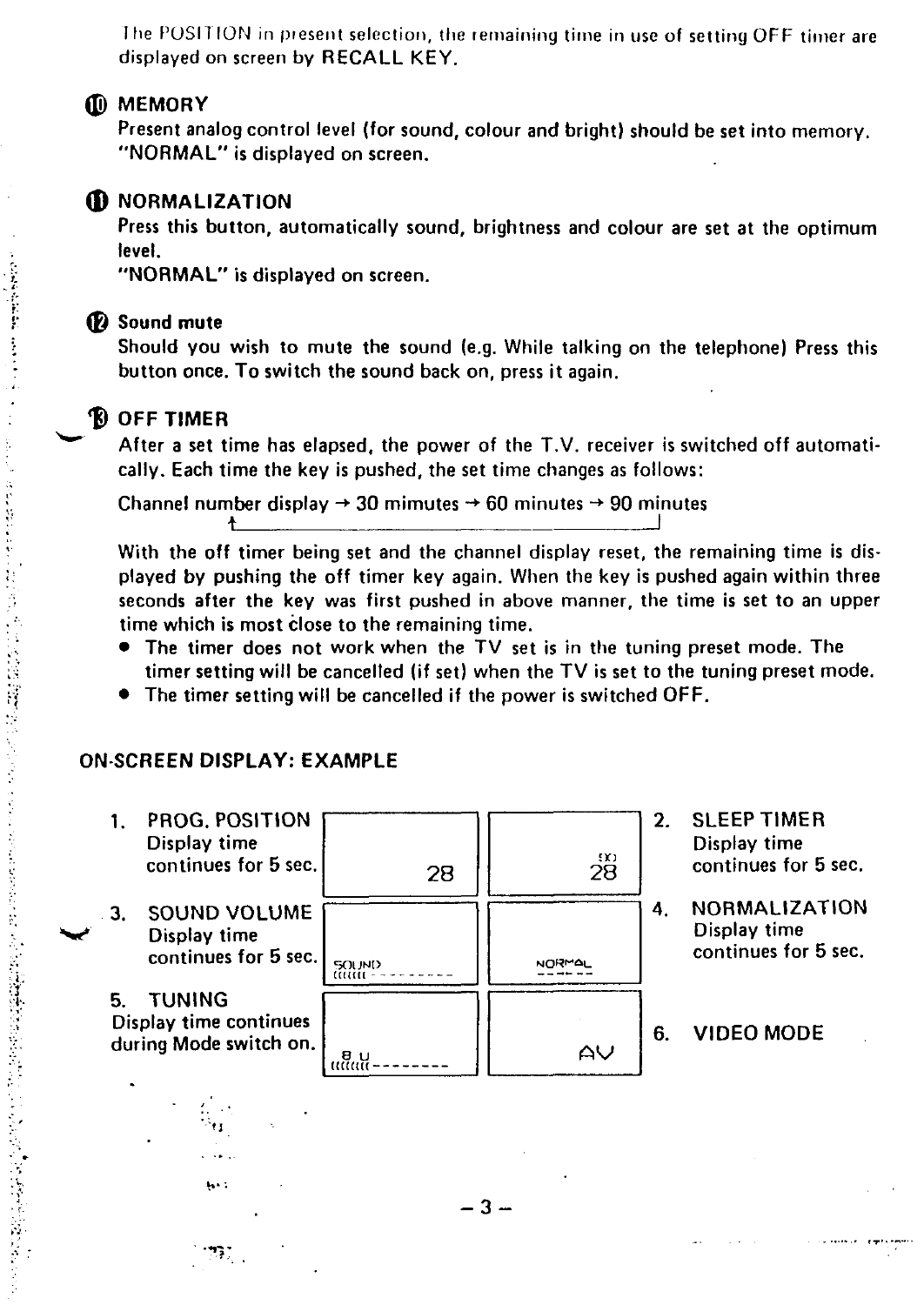Your T.V, set is capable of receiving the output of A.V. equipment (VCR, VTR etc.). When you use an A.V. equipments, press the (+) or (-) button of CHANNEL SELECTOR until program number "15, 16" obtain.

The A.V. equipment can be connected to the aerial socket of your T.V. set.

For this connection and adjustment, refer to the operating instructions for the A.V. equipment.

**Video/Audio Input Connection** (REAR PANEL)



| VIDEO/AUDIO Input level |              |         |                           |  |  |
|-------------------------|--------------|---------|---------------------------|--|--|
|                         |              | Level   | Impedance                 |  |  |
| <b>VIDEO</b>            | <b>INPUT</b> | 1.0Vp-o | วรถ                       |  |  |
| <b>AUDIO</b>            | <b>INPUT</b> |         | 436mVrms   More than 40km |  |  |

In order to watch the playback from a VCR, video disc player or the video signal from a video camera, the output terminal of the A.V. equipment in use must be connected to the VIDEO/AUDIO INPUT terminal. Note that the T.V./VIDEO switch must be set to the VIDEO mode to watch any A.V. program.

For connection and adjustment, refer to the operating instructions.

Note: A power failure will automatically switch off the T.V. set. It will remain off when power supply is resumed. To switch it on again, do the following:

Press the POWER ON-OFF switch twice.

i.e. the POWER ON-OFF switch must be in a released position for once and then it must be pressed again.

The T.V. set can also be turned on by pressing the power on/off button of the remote control transmitter.

## BATTERY INSTALLATION (REMOTE CONTROL TRANSMITTER)

 $\left[1\right]$  Remove the battery cover by sliding.

- [2] Install two "AA" 1.5 volt batteries so that the "+" and "-" marks on the batteries match the "+" and "-" marks inside the unit.
- [3] Close the battery cover.

À

#### NOTE:

Replace the batteries when the T.V. set is showing the following symptoms: Operation is unsteady or erratic, sometimes the T.V. set does not work with remote control transm. Discharged batteries may leak and damage the unit. The normal life of batteries should be from nine to ten months.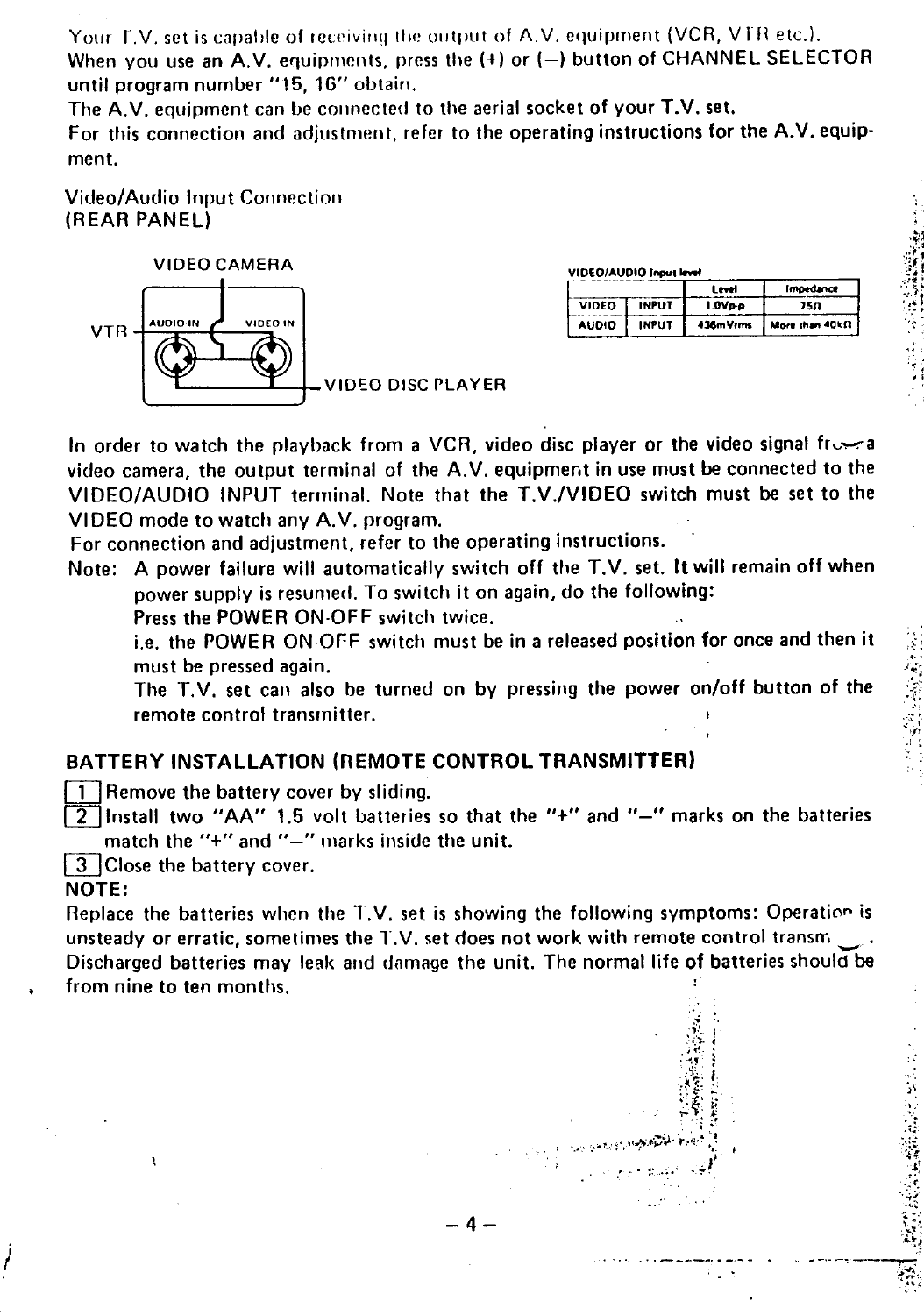#### **How to pre-set tuning**

**~Open the control box door.**

**Set the @ MODE switch to ON position.**

**~ Select the programme number (with channel selector button Q,=) for which You would like to preset a program.**

**Set the @ BAND SWITCH to the channel band corresponding to your desired channel.**

**Channel band VL, VH and U are for the following channel groups.**

**VHF range**

 $Band VL(1)$  **Channels**  $1-3$ 

**Band VH(2) Channels 4 – 10**

**UHF range**

**Band U(3) Channels 21 – 69**

**he channel (VL, VU or U) Band is displayed on screen.**

### **'REMARKS**

**When the band is set using the BAND SWITCH, the frequency will be set to the lowest frequency in the set band.**

**~ Press and hold the @ (+) SEARCH button to station searcflin9.**

**When a station is found, release the (+) SEARCH button as soon as picture appears. When searching stops, the TV picture and sound will probably be rough.**

**press and hold the @ (+) FINE TUNING button until both picture and sound recePtion clear.**

#### **REMARKS**

**w"**

**のことにいたらは「学習の場所」** 

**The lowest bar display changes according to UP/DOWN of tuning voltage.**

**If the search speed is too fast when using the @ (+) or (–) SEARCH BUTTON, press the @ (+) or (-) FINE TUNING BUTTON and continue the search.**

**If the station found in above step is not the one to be set, press the (+) SEARCH BUTTON again until the desired station appears.**

**~ Once the best picture have been obtained, press the @) MEMORY button to store the station located by the tuning in the electronic memory.**

**~ Repeat steps 2-4 for remaining program numbers to be set.**

 $\boxed{6}$  Be sure the **@** MODE switch is in OFF position.

**When the MODE switch is switched OFF, BAND SWITCH, the (+) and (–) SEARCH buttons will not function.**

**Close the control box.**

**To copy station in programme number 1 (channel selector button) to programme number 2 (or3 –28).**

**1. Turn the MODE SWITCH ON.**

**2. Press channel selector button 2 (or 3- 2B).**

**3. Press MEMORY BUTTON, set the MODE SWITCH to OFF.**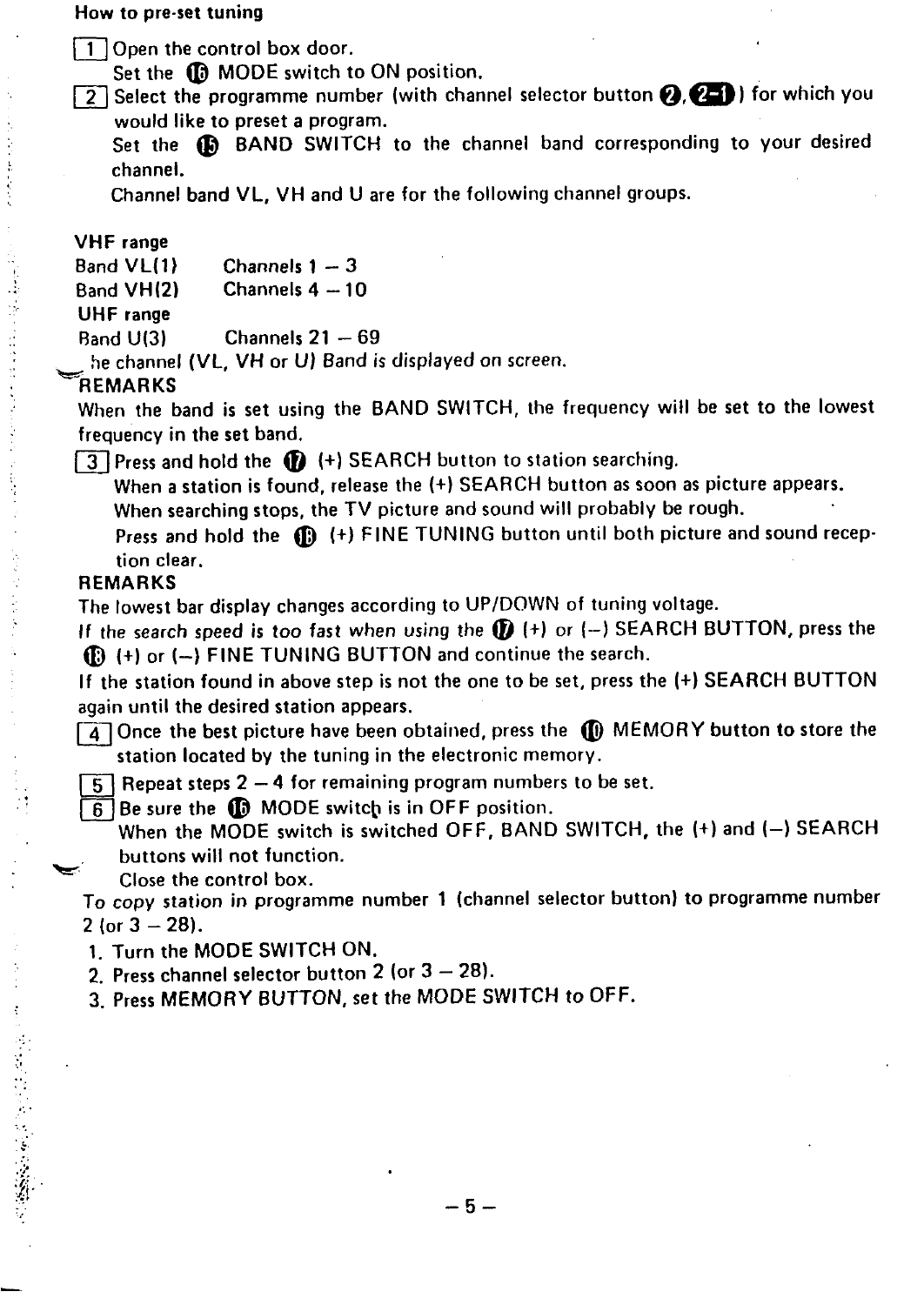#### **HELI'kUL HIN 1Ss**

- 
- **if OK, probably station trouble. . Check aerial connections. "**

## **NO COLOUR, PICTURE OK WEAK PICTURE**

- 
- **0** Adjust FINE TUNING control.
- **. Is the program in colour? . Re-orient aerial. ..**

## **NO PICTURE, NO SOUND POOR PICTURE, SOUND OK**

- **. Check if TV is plugged in. . Adjust BRIGHTNESS control.**
- **. Try a different channel, . Adjust FINE TUNING control.**
	-

● **Adjust COLOUR** control. ● **Check aerial connections on back** of set.<br>● **Adjust FINE TUNING** control. ● Check aerial for broken wires.

**;< ,.,**

**,..:**

- 
- 

**The following faults are not caused hy the receiver.**

## **"GHOSTS"**

**Reflections of signals from rnountairls or high buildings will cause multiple images, c?"' 1 "Ghosts". 'u**

**These abnormal conditions can be reduced to minimum by repositioning aerial or by installing new one suited for your area.**

#### **"INTERFERENCE"**

**Interference may be caused by electrical appliances, car ignition systems, etc. This should normally be a temporary comfiticm, but should this interference persist, contact your dealer.**

**Slots and openings in the cabinet and in the back or bottom are provided for ventilation, and to ensure reliable operation of the television receiver and to protect it from overheating, these openings must not be Mockpd m covered.**

## AERIAL

**The type of aerial required depends on factors such as the site, its distance and direction from the transmitter, local intel ference etc. Your dealer will advise you the best type of aerial to be used.**

**The aerial socket is on the back panel of the TV set.**

## MAINS SUPPLY

**The receiver is designed to ol)et ate on an A.C. mains supply of 230 volts 50 Hz. \_**

## SPECIFICATIONS

| Power Source AC 230V, $50Hz$  |                |
|-------------------------------|----------------|
| Television System System B/G  |                |
| Colour System PAL             |                |
| Channel Coverage  VHF: 1-10   |                |
|                               | UHF: $21 - 69$ |
| Aerial Input Impedance 75 ohm |                |